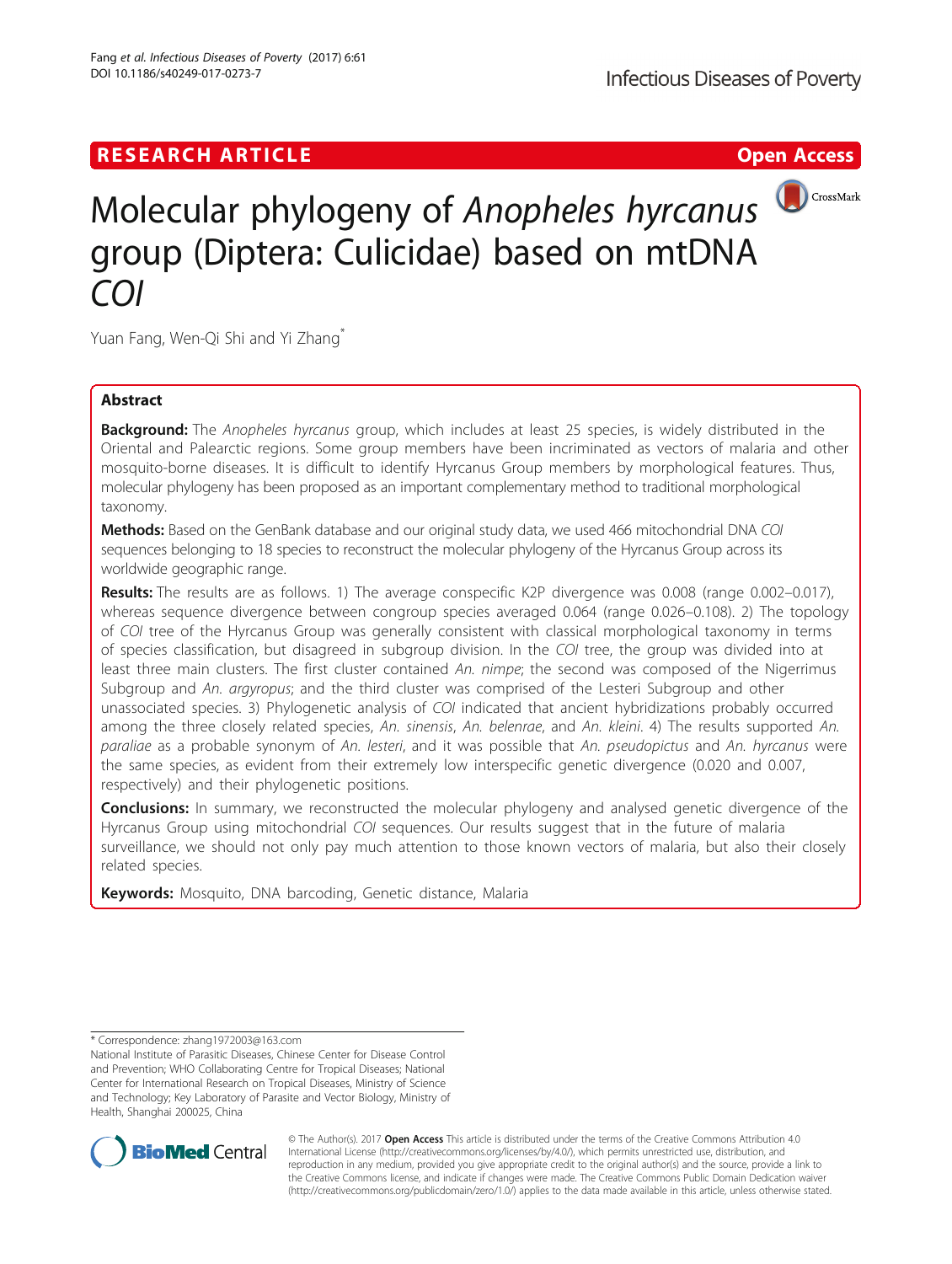## Multilingual abstracts

Please see Additional file [1](#page-7-0) for translations of the abstract into the five official working languages of the United Nations.

## Backgrounds

According to the Action Plan of China Malaria Elimination (APCME), 2010–2020, most areas in China should have been malaria-free since 2015, except for the Yunnan Province. To solidify achievements and realize the goal of nationwide malaria elimination by 2020, the government must address concerns regarding the Plasmodium reservoirs, including surveillance of the remaining parasite reservoirs, and monitoring insecticide resistance in vector populations [[1\]](#page-8-0). The primary malaria vectors in China are Anopheles sinensis Wiedemann, 1828, An. lesteri Baisas & Hu, 1936, An. dirus Peyton & Harrison, 1979, and An. minimus (Theobald, 1905) [\[2](#page-8-0)]. The distribution ranges of the former two are mainly in the elimination areas, whereas the latter two are a major threat in Yunnan Province [\[3\]](#page-8-0). All of them belong to the genus Anopheles. An. sinensis and An. lesteri are species in the Hyrcanus Group [[4\]](#page-8-0). There are 25 recognized species in this group according to Harbach [\[4](#page-8-0)], and one provisionally designated member, An. hyrcanus  $sp_{IR}$  [\[5](#page-8-0)]. The group comprises several species that transmit not only malaria [[6](#page-8-0)–[9](#page-8-0)] and filariasis [[10, 11\]](#page-8-0), but also Japanese encephalitis virus [\[12](#page-8-0)–[14\]](#page-8-0). Thus, it is important to devise an efficient and accurate method to identify members of the Hyrcanus Group [[15](#page-8-0)], which is a prerequisite for malaria vector surveillance in practice [[16](#page-8-0), [17\]](#page-8-0). However, it is difficult to distinguish cryptic species in the Hyrcanus Group by morphological features [\[5, 18\]](#page-8-0) because there of 1) the scarcity of trained morphologists in the field [[19](#page-8-0)] and 2) the loss of taxonomic traits during daily surveillance activities, such as wing scales [\[15, 20\]](#page-8-0).

Combined with morphological characteristics and molecular evidence [\[19](#page-8-0), [21](#page-8-0)–[23](#page-8-0)], the accuracy of mosquito identification has recently improved, both in fieldwork and scientific research. This was caused by 1) the rapid growth of molecular marker sequences in the GenBank database ([http://www.ncbi.nlm.nih.gov/genbank/\)](http://www.ncbi.nlm.nih.gov/genbank/), 2) the consistency between barcoding results and traditional morphology-based taxonomy [[24](#page-8-0)] and 3) the ability to extract enough deoxyribonucleic acid (DNA) for species identification by molecular methods from any life stage of individual mosquito [\[15](#page-8-0), [25](#page-8-0)]. The gene region being used as the standard barcode for almost all animal species is an average 650 base-pair region in the mitochondrial cytochrome c oxidase 1 gene [\[25](#page-8-0)–[28\]](#page-8-0).

Compared with ribosomal DNA (rDNA), mitochondrial DNA (mtDNA) COI is advantageous because 1) its evolutionary rate is 5–10 times faster than that of rDNA [[29\]](#page-8-0), making it especially suitable for classification at the species level [\[28, 30\]](#page-8-0); 2) mtDNA is haplotype, and thus, there is no cloning step before sequencing, which is usually required when using rDNA as a molecular marker [[31\]](#page-8-0); and 3) it has multiple copies, which makes amplification much easier [[26\]](#page-8-0). The differences between COI sequences increase in higher taxonomic categories [\[32](#page-8-0)]. The COI barcoding gap is usually 2% within species [\[28](#page-8-0)]. High divergence of intraspecific distance is probably caused by recent geographic isolation, suggesting the presence of cryptic species [[28](#page-8-0), [33\]](#page-8-0). Thus, more complete sampling of the geographic range, greater distance among sample locations, and more diversified the sampled individuals, the more accurate the genetic divergences within and among species [[19](#page-8-0), [27, 30](#page-8-0), [34\]](#page-8-0). As such, it will be easier to distinguish cryptic species from studies based on large geographic range, especially cryptic species with short historical divergence [\[27](#page-8-0), [35](#page-8-0), [36](#page-8-0)]. The distribution of mosquitoes is based on the geographic distribution of animal species, that is zoogeography [[37\]](#page-8-0). However, in previous research on molecular phylogenetic reconstruction for mosquitoes, most studies [[21](#page-8-0), [33](#page-8-0), [38](#page-9-0)–[41\]](#page-9-0) have targeted local or regional species from a small administrative area. Thus, it is probable that most studies did not comprehensively sample different species because the barcoding gap is correlated with the geographic scale of sampling [[34,](#page-8-0) [42\]](#page-9-0) and the sample size of target species [[43](#page-9-0), [44](#page-9-0)]. The exponential growth of GenBank COI sequences, accumulated from around the world [\[45, 46\]](#page-9-0) makes it possible to study DNA barcoding at a more comprehensive scale for target species.

To further clarify the relationships among the Anopheles hyrcanus group species, and stablize the group, we combined our newly collected COI sequences and other sequences deposited in GenBank across a worldwide geographic range and applied different phylogenetic analytical methods to address the molecular phylogeny of the Hyrcanus Group. This research will provide a valuable tool for large-scale vector identification in practice and the planning of the malaria surveillance program in practice.

## **Methods**

## DNA extraction

A total of 33 dry museum specimens from the Hyrcanus Group, belonging to five species, An. hyrcanus (Pallas, 1771), An. peditaeniatus (Leicester, 1908), An. sinensis, An. pullus Yamada, 1937, and An. liangshanensis Kang, Tan, Cao, Cheng, Yang & Huang, 1984, were randomly chosen for DNA extraction. All of them were collected less than 7 years. Species identification was accomplished with the national key [\[9](#page-8-0)]. Collection localities and other specimen information are available in Table [1](#page-2-0). One leg was removed from each adult specimen, transferred to a dry Eppendorf tube, and ground to powder.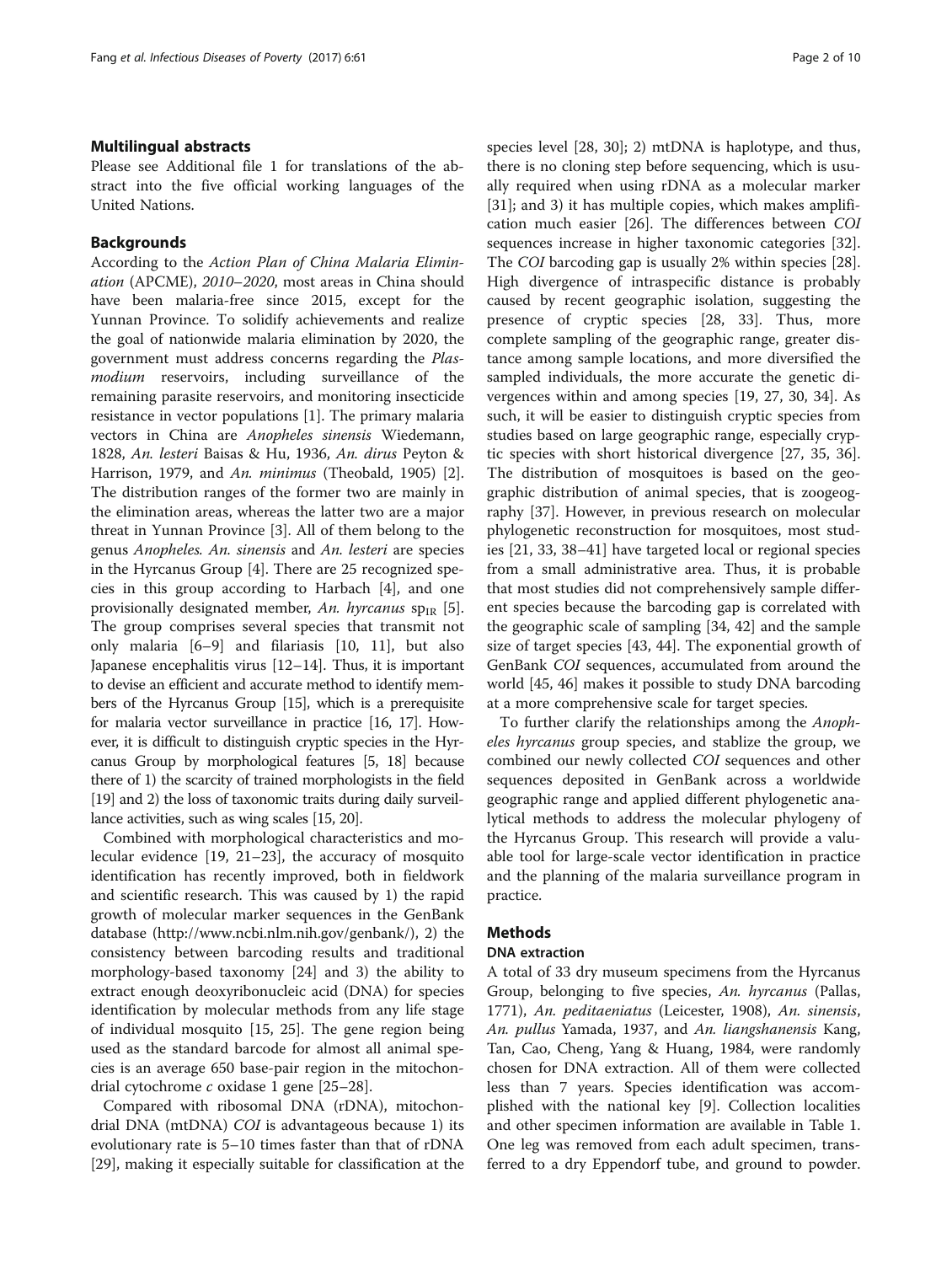## Tree building

The COI sequence dataset was combined with our original fragments and records retrieved from GenBank. ClustalW2 [[55\]](#page-9-0) was used to align sequences using the default settings, and we created a neighbour joining (NJ) tree with 1 000 bootstraps. Based on Akaike Information Criterion (AIC), the best-fit model for the alignment was determined using Modeltest 3.7 [\[56](#page-9-0)], in cooperation with PAUP\*4.0b10 [[57\]](#page-9-0). Consequently, the construction of the maximum likelihood (ML) and Bayesian likelihood completed under the TVM  $+$  I  $+$  G model. An. lindesayi Giles, 1900 and An. claviger (Meigen, 1804) were used as outgroup taxa based on a previous study [\[33](#page-8-0)]. The ML tree was performed by RAxML-HPC2 v7.4.4 [[58, 59](#page-9-0)] on the CIPRES portal [\(www.phylo.org/\)](http://www.phylo.org/) [[60](#page-9-0)] with 1 000 bootstraps. The Bayesian tree was built with MrBayes v3.2.1 [\[61](#page-9-0)], run for 1 million generations, with the first 25% generations discarded as burn-in. The trees were visualized and edited in FigTree v1.4.2 [\[62](#page-9-0)].

<span id="page-2-0"></span>Table 1 List of COI sequences of the Hyrcanus Group obtained from this study

| Species            | Geographic localities | Genbank accession No. |
|--------------------|-----------------------|-----------------------|
| An. hyrcanus       | Xinjiang Prov., China | KT966851              |
|                    | Xinjiang Prov., China | KT966852              |
|                    | Xinjiang Prov., China | KT966853              |
|                    | Xinjiang Prov., China | KU743222              |
|                    | Xinjiang Prov., China | KU743223              |
|                    | Xinjiang Prov., China | KU743224              |
|                    | Xinjiang Prov., China | KU743225              |
|                    | Xinjiang Prov., China | KU743226              |
|                    | Xinjiang Prov., China | KU743227              |
| An. peditaeniatus  | Yunnan Prov., China   | KT966854              |
|                    | Yunnan Prov., China   | KT966855              |
|                    | Yunnan Prov., China   | KT966856              |
|                    | Yunnan Prov., China   | KT966857              |
| An. sinensis       | Yunnan Prov., China   | KT966858              |
|                    | Yunnan Prov., China   | KT966859              |
|                    | Yunnan Prov., China   | KT966860              |
|                    | Yunnan Prov., China   | KT966861              |
|                    | Yunnan Prov., China   | KT966862              |
|                    | Yunnan Prov China     | KT966863              |
|                    | Yunnan Prov., China   | KT966864              |
|                    | Yunnan Prov., China   | KT966865              |
|                    | Yunnan Prov., China   | KT966866              |
|                    | Yunnan Prov., China   | KT966867              |
|                    | Yunnan Prov., China   | KT966868              |
|                    | Yunnan Prov., China   | KT966869              |
| An. pullus         | Liaoning Prov., China | KT966870              |
|                    | Liaoning Prov., China | KT966871              |
|                    | Liaoning Prov., China | KT966872              |
|                    | Liaoning Prov., China | KT966873              |
|                    | Liaoning Prov., China | KT966874              |
| An. liangshanensis | Yunnan Prov., China   | KU743228              |
|                    | Yunnan Prov., China   | KU743229              |
|                    | Yunnan Prov., China   | KU743230              |

Then it was incubated in lysis buffer overnight at 56 °C. Additional steps followed the manufacturer's instructions for the Qiagen® DNA blood & tissue kit. Voucher specimens were stored in the Herbarium of National Institute of Parasitic Diseases, Chinese Center for Disease Control and Prevention.

## Sequence generation

Amplification of the COI region was performed with a universal primer pair. Universal primers LCO1490 (5′- GGT CAA CAA ATC ATA AAG ATA TTG G-3′,

forward) and HCO2198 (5′-TAA ACT TCA GGG TGA CCA AAA AAT CA-3′) were used to amplify the COI sequences [[47](#page-9-0)]. The amplified length was approximately 650 bp. The 25 μL reaction mixture contained 12.5 μL 2XTaq polymerase chain reaction (PCR) Master Mix (with dyes, DBI® Bioscience), 4 μL extracted DNA, and 6.5  $\mu$ L ddH<sub>2</sub>O. The thermocycling profile consisted of one cycle of 2 min at 94 °C, five cycles of 30 s at 94 °C, 40 s at 45 °C, and 1 min at 72 °C, followed by 35 cycles of 30 s at 94 °C, 40 s at 51 °C, and 1 min at 72 °C, with a final extension at 72 °C (7 min). The PCR products were visualized on 1.2% 0.5XTBE agarose gels, then cleaned and sequenced by Shanghai Sangon (Shanghai, China).

## Search for COI sequences of the Hyrcanus Group in GenBank

Based on the index of Harbach [\[4\]](#page-8-0), there are 25 species in this group. We searched and downloaded COI sequences for the Hyrcanus Group members deposited in GenBank (Additional file [2\)](#page-7-0) with the keywords "(species name) & COI." We checked and trimmed odd sequences with the highest 5% intraspecific distances or the lowest 5% interspecific distances [\[42](#page-9-0), [48](#page-9-0), [49](#page-9-0)] to avoid sequences posted in GenBank that contained errors [[50](#page-9-0)–[52](#page-9-0)]. Although the interspecific distances of An. hyrcanus and An. pseudopictus Grassi, 1899; An. lesteri and An. paraliae Sandosham, 1959; An. sinensis, An. kleini Rueda, 2005 and An. belenrae Rueda, 2005 were less than 5%, the independent sequences for those species were used in present study because the taxonomic validity of An. pseudopictus, An. hyrcanus  $sp_{IR}$ , An. paraliae, and An. kleini are still controversial [[5,](#page-8-0) [53](#page-9-0), [54](#page-9-0)]. The information on locations for sample sequences and authors were also recorded (Additional file [2](#page-7-0)).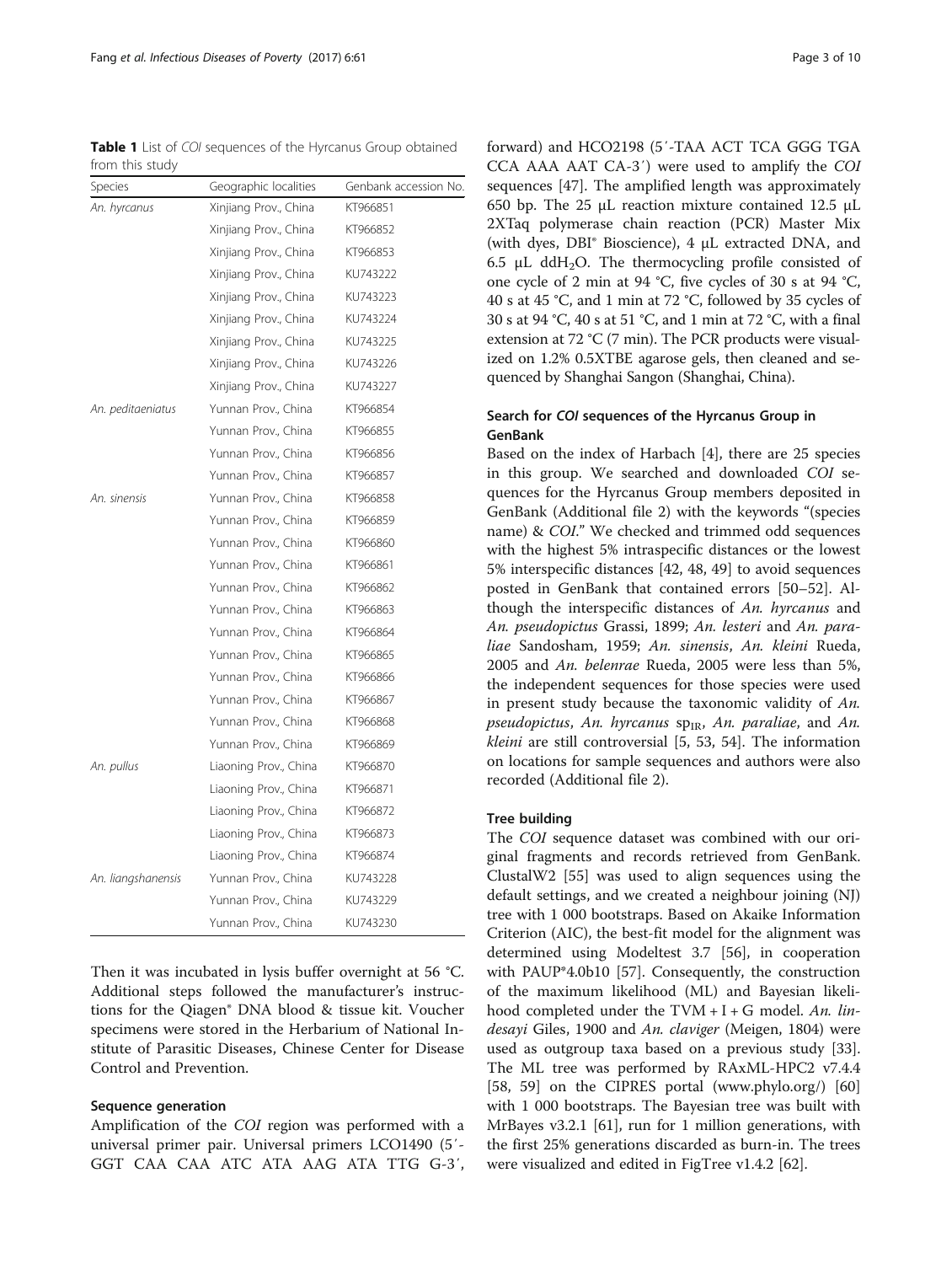## Genetic diversity analysis

Pairwise distances within and between species were calculated using Kimura's 2-parameter (K2P) distance model [[63\]](#page-9-0) in MEGA v5.10 [[64\]](#page-9-0). DnaSP 5.10 [[65\]](#page-9-0) was applied to calculate the nucleotide diversity of COI sequences of each species, and we performed the neutrality tests for Fu's Fs [[66\]](#page-9-0) and Tajima's D value [[67](#page-9-0)].

## Results

There were 463 COI sequences of the Hyrcanus Group in GenBank belonging to 18 species. There were no COI records for An. chodukini Martini, 1929, An. engarensis Kanda & Oguma, 1978, An. hailarensis Xu & Luo, 1998, An. heiheensis Ma, 1981, An. hyrcanus  $sp_{IR}$ , An. sineroides Yamada, 1924, An. vietnamensis Nguyen, Tran & Nguyen, 1993, and An. pseudosinensis Baisas, 1935 in GenBank. The accession numbers of COI sequences, which we downloaded from GenBank, are available in Additional file [2,](#page-7-0) including the collection localities and author information. Because sequences submitted to GenBank came from labs worldwide, without further confirmation, we found some fragments that were distant from others in the same species (Additional file [2](#page-7-0)), but closer to sequences from their sister species, with peculiar phylogenetic positions in the pre-building phylogenetic tree (see Additional file [3\)](#page-7-0). Thus, we removed them from further analyses.

Thirty-three newly collected sequences for five species (An. hyrcanus, An. peditaeniatus, An. sinensis, An. pullus, and An. liangshanensis) were included in this study. Amino acid translation showed that they were free of stop codons, indicating that none of them was rDNA sequences originating from mtDNA sequences. The GenBank accession numbers are listed in Table [1](#page-2-0).

After combining COI records from GenBank with our original sequences and excluding suspicious fragments, 466 sequences of 18 Hyrcanus Group members were used for analyses of genetic diversity indices and reconstruct phylogenetic trees. The topology of the NJ tree, ML tree, and Bayesian tree were almost identical for the major lineages, although node confidence values were slightly different among the three (Fig. [1\)](#page-4-0). Hence, only the NJ tree is presented here. The tree showed that the group could be divided into at least three main clusters. The first cluster was solely composed of An. nimpe Nguyen, Tran & Nguyen, 2000, which was coincidence with genetic distance analysis. An. nimpe exhibited extensive interspecific divergences (the minimum distance was 0.067) with other Hyrcanus Group members (Table [2,](#page-5-0) Fig. [2\)](#page-6-0). The second cluster consisted of An. nigerrimus Giles, 1900, An. nitidus Harrison, Scanlon & Reid, 1973, An. pursati Laveran, 1902, and An. argyropus (Swellengrebel, 1914), and the third cluster included  $An$ . sinensis, and An. belenrae, An. kleini grouped; An. lesteri and An. paraliae grouped; An. crawfordi Reid, 1953; An. hyrcanus and An. pseudopictus grouped; An. liangshanensis; An. kweiyangensis Yao & Wu, 1944; An. peditaeniatus; An. sineroides; and An. pullus Yamada, 1937. Almost all node-linking sequences of individuals of the same species had a high bootstrap value. However, the relationships between hyrcanus/pseudopictus, lesteri/ paraliae, and sinensis/belenrae/kleini were unclear. They exhibited very low pair-wise distance values (Table [2](#page-5-0)), and formed monoclades with high node confidence values (Fig. [1](#page-4-0)).

Excluding these polytypic species above, based on the mtDNA COI sequence, the average K2P distances between and within the Hyrcanus Group species were 0.064 (range 0.027–0.108) and 0.008 (range 0.002– 0.017), respectively (Table [2\)](#page-5-0). On average, the differences between congroup species were 8-fold higher than the differences within species. The maximum K2P distance within species was in An. crawfordi (0.017), and the minimum K2P distance between the Hyrcanus Group members was 0.026 (Fig. [2\)](#page-6-0).

It should be noted that An. belenrae and An. kleini had a genetic distance of 0.024 from each other, and 0.009 and 0.023, respectively, with An. sinensis. In addition, the distance between hyrcanus and pseudopictus was 0.007, and it was 0.020 between lesteri and paraliae.

The genetic diversity indices and the results of neutrality tests are showed in Table [3.](#page-6-0) Both Fu's Fs and Tajima's D values were significant in An. lesteri and An. pullus, suggesting past population expansion.

## **Discussion**

The suspicious records for COI found in this study, as evidenced by their pairwise distances and phylogenetic positions, may have been caused by misidentification of specimens in previous studies. Misidentified COI sequences were detected in mosquitoes in a previous study [[52\]](#page-9-0); however this was possibly caused by the presence of other cryptic species. Although it is possible that they were morphologically misidentified or cryptic species, we omitted them from the analyses of genetic diversity indices and tree building. The maximum intra-specific distance of Hyrcanus Group was 0.017. A same value was obtained for Anopheles by other labs [[33,](#page-8-0) [38\]](#page-9-0).

The Hyrcanus Group was monophyletic, as described by other authors [[4](#page-8-0), [68\]](#page-9-0). However, the subgroup division using COI was not the same as those based on morphologic characteristics [\[69, 70\]](#page-9-0), nor as results obtained from nuclear marker phylogeny [\[5](#page-8-0), [54, 68, 71](#page-9-0)]. The topology of COI tree obtained from this study was similar with the results described by Wijit et al. [\[72](#page-9-0)], with the same molecular marker, COI. Although the applied COI sequences in the former study did not contain sequences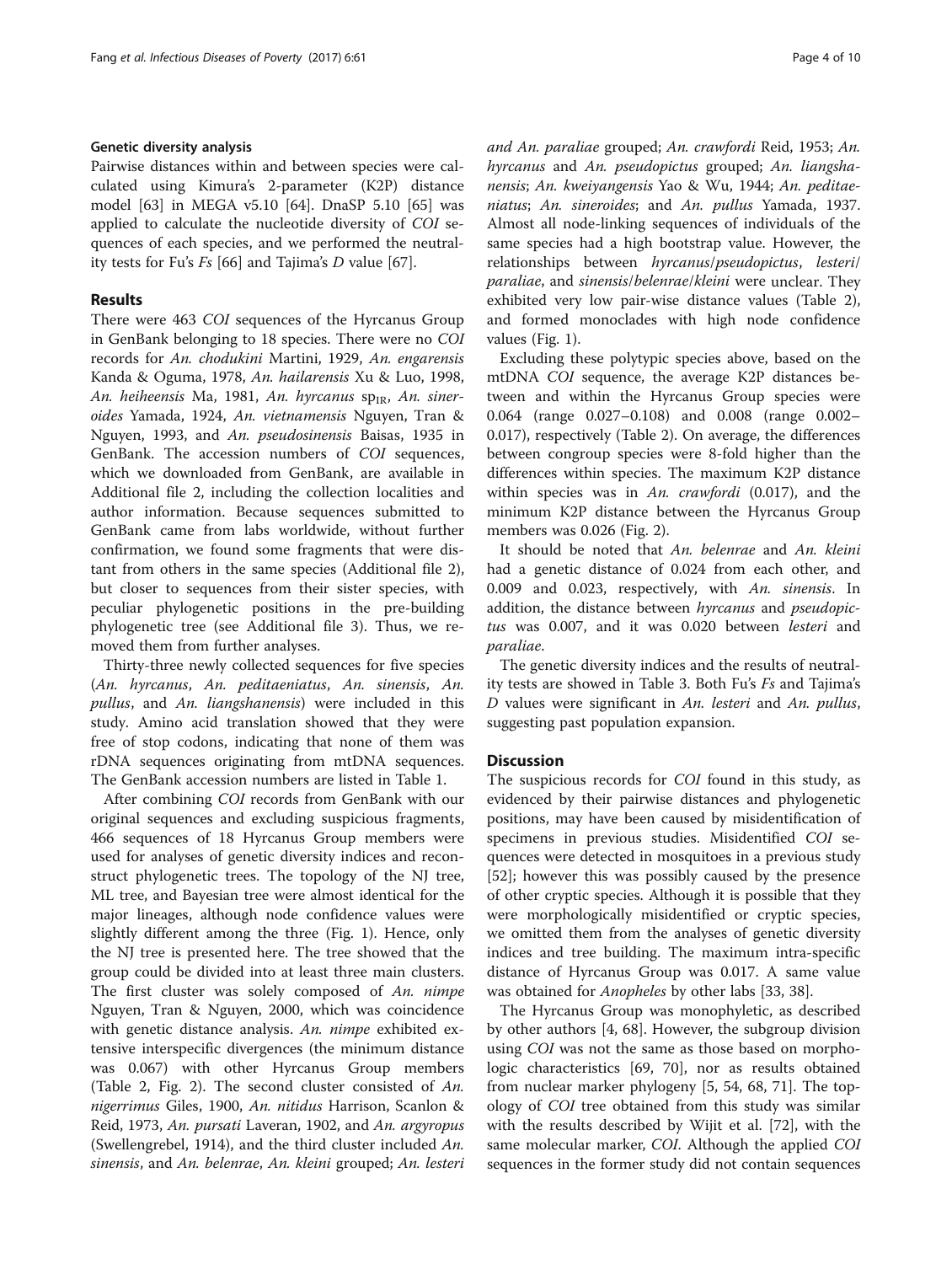Fig. 1 Neighbour joining tree based on COI sequences deposited in GenBank and our original data for the Hyrcanus Group. Bootstrap values (1 000 replicates, not shown for less than 50%) of Neighbour Joining, Bayesian, and Maximum likelihood analyses are shown above the main lineages, respectively. Lineage designation is indicated on the right. Branches representing COI sequences of An. belenrae, An. kleini, An. pseudopictus, and An. paraliae are indicated by red, green, yellow, and blue, respectively. The geometric shapes correspond to the different subgroups of the Hyrcanus Group, according to the classification of Harbach [\[4](#page-8-0)]. (green square) Lesteri Subgroup; (red circle) Nigerrimus Subgroup; (yellow hexagon) unclassified species. Bars represent 0.1 substitutions per site. An. lindesayi and An. claviger were used as outgroup taxa

argyropus

nimpe<br>outgroup

ī

<span id="page-4-0"></span>

nigerrimus 94/100/88 100/100/100

100/1<mark>00/100</mark>

100/100/98

0.005 84/100/7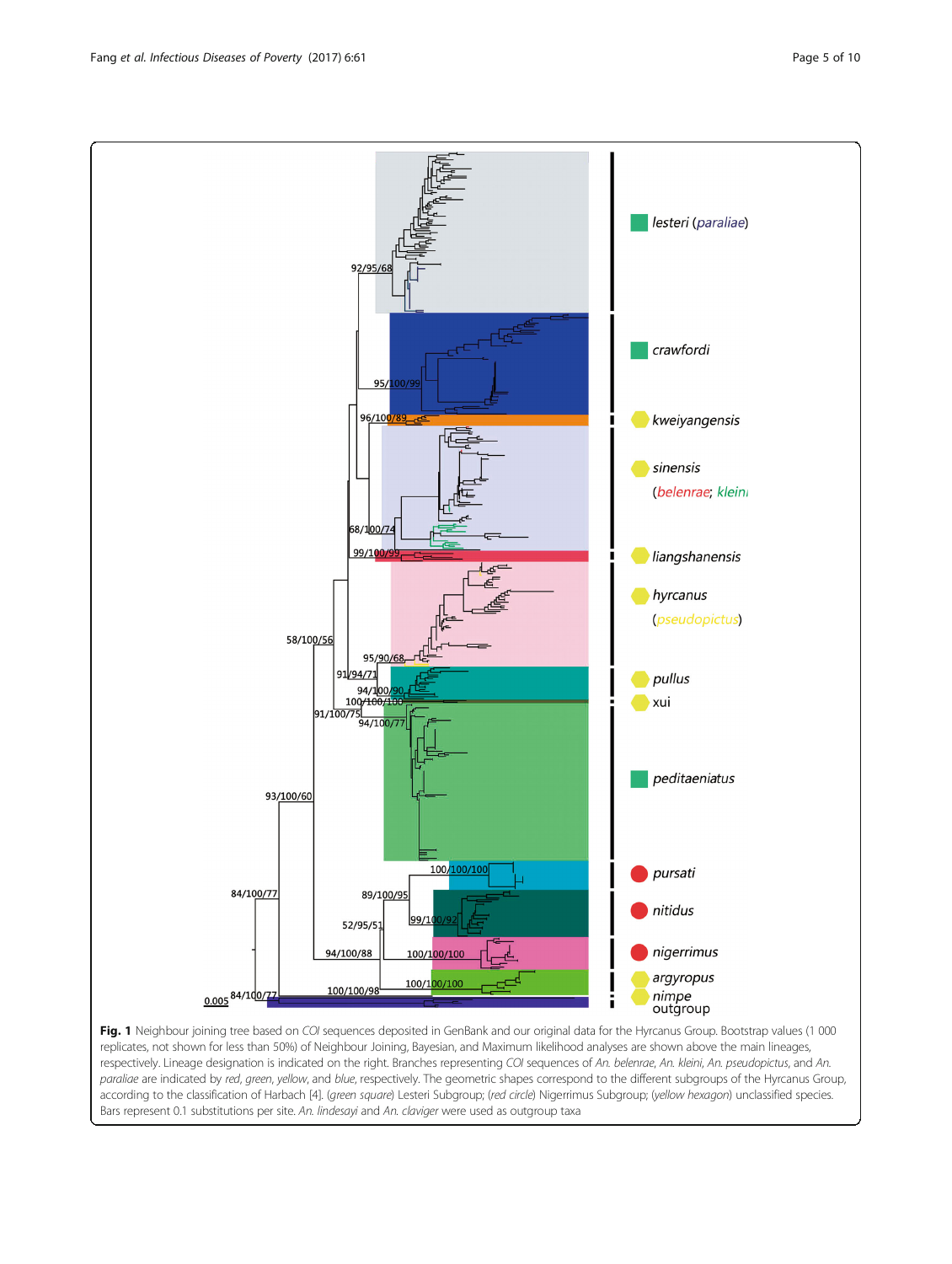<span id="page-5-0"></span>

|                |                         |       |                                                                                                                                                                                                               |       |          |                | Table 2 Mean intra- and interspecific K2P distances of the COI gene in 18 Hyrcanus Group members                                                                                                                                                                                                                                                                                                                                                          |              |       |          |       |       |       |       |       |       |       |       |       |
|----------------|-------------------------|-------|---------------------------------------------------------------------------------------------------------------------------------------------------------------------------------------------------------------|-------|----------|----------------|-----------------------------------------------------------------------------------------------------------------------------------------------------------------------------------------------------------------------------------------------------------------------------------------------------------------------------------------------------------------------------------------------------------------------------------------------------------|--------------|-------|----------|-------|-------|-------|-------|-------|-------|-------|-------|-------|
| Species        | $\subset$               | arg.  | <u>aj</u>                                                                                                                                                                                                     | G.    | hyr.     | kle.           | kwe.                                                                                                                                                                                                                                                                                                                                                                                                                                                      | فا<br>ا      | .⊴ં   | ig.<br>E | nim.  | ÷.    | isa   | ped.  | pse.  | ā     | pur.  | Sin.  | хij   |
| ārg.           | ₫                       | 0.007 |                                                                                                                                                                                                               |       |          |                |                                                                                                                                                                                                                                                                                                                                                                                                                                                           |              |       |          |       |       |       |       |       |       |       |       |       |
| <u>bel</u>     |                         | 0.070 | 0.008                                                                                                                                                                                                         |       |          |                |                                                                                                                                                                                                                                                                                                                                                                                                                                                           |              |       |          |       |       |       |       |       |       |       |       |       |
| crai           | S6                      | 0.077 | 0.055                                                                                                                                                                                                         |       |          |                |                                                                                                                                                                                                                                                                                                                                                                                                                                                           |              |       |          |       |       |       |       |       |       |       |       |       |
| Ĕ              | 55                      | 0.078 | 0.051                                                                                                                                                                                                         | 0.058 | 0.008    |                |                                                                                                                                                                                                                                                                                                                                                                                                                                                           |              |       |          |       |       |       |       |       |       |       |       |       |
| i<br>≪         | ≅                       | 0.075 | $0.024*$                                                                                                                                                                                                      | 0.058 | 0.055    | 5 <sup>1</sup> |                                                                                                                                                                                                                                                                                                                                                                                                                                                           |              |       |          |       |       |       |       |       |       |       |       |       |
| kwe.           | G                       | 0.073 | 0.039                                                                                                                                                                                                         | 0.056 | 0.040    | ,045           | 0.008                                                                                                                                                                                                                                                                                                                                                                                                                                                     |              |       |          |       |       |       |       |       |       |       |       |       |
| Lés.           | 3                       | 0.087 | 0.057                                                                                                                                                                                                         | 0.055 | 0.048    | 044            | 0.045                                                                                                                                                                                                                                                                                                                                                                                                                                                     | <b>D.O.T</b> |       |          |       |       |       |       |       |       |       |       |       |
| lā.            | O                       | 0.065 | 0.049                                                                                                                                                                                                         | 0.043 | 0.046    | .056           | 0.040                                                                                                                                                                                                                                                                                                                                                                                                                                                     | 0.050        | 0.006 |          |       |       |       |       |       |       |       |       |       |
| nig.           | $\infty$                | 0.062 | 0.067                                                                                                                                                                                                         | 0.069 | 0.062    | 072            | 0.066                                                                                                                                                                                                                                                                                                                                                                                                                                                     | 0.068        | 0.068 | 0.005    |       |       |       |       |       |       |       |       |       |
| min            |                         | 0.094 | 0.086                                                                                                                                                                                                         | 0.079 | 0.073    | .083           | 0.073                                                                                                                                                                                                                                                                                                                                                                                                                                                     | 0.074        | 0.075 | 0.073    | n/c   |       |       |       |       |       |       |       |       |
| πË.            | 26                      | 0.065 | 0.081                                                                                                                                                                                                         | 0.094 | 0.086    | .085           | 0.072                                                                                                                                                                                                                                                                                                                                                                                                                                                     | 0.077        | 0.082 | 0.052    | 0.094 | 0.007 |       |       |       |       |       |       |       |
| par.           | 26                      | 0.080 | 0.042                                                                                                                                                                                                         | 0.038 | 0.037    | 035            | 0.035                                                                                                                                                                                                                                                                                                                                                                                                                                                     | $0.020*$     | 0.035 | 0.052    | 0.067 | 0.077 | 0.002 |       |       |       |       |       |       |
| ped.           | ळ                       | 0.094 | 0.071                                                                                                                                                                                                         | 0.064 | 0.057    | .068           | 0.060                                                                                                                                                                                                                                                                                                                                                                                                                                                     | 0.056        | 0.053 | 0.079    | 0.071 | 0.084 | 0.046 | 0.005 |       |       |       |       |       |
| pse.           | $\sim$                  | 0.076 | 0.046                                                                                                                                                                                                         | 0.055 | $0.007*$ | .053           | 0.037                                                                                                                                                                                                                                                                                                                                                                                                                                                     | 0.045        | 0.044 | 0.059    | 0.070 | 0.083 | 0.034 | 0.055 | 0.005 |       |       |       |       |
| $\overline{a}$ | $\frac{\infty}{\infty}$ | 0.071 | 0.047                                                                                                                                                                                                         | 0.058 | 0.029    | .055           | 0.043                                                                                                                                                                                                                                                                                                                                                                                                                                                     | 0.045        | 0.045 | 0.058    | 0.076 | 0.082 | 0.041 | 0.057 | 0.026 | 0.008 |       |       |       |
| JIro           | $\overline{9}$          | 0.078 | 0.108                                                                                                                                                                                                         | 0.096 | 0.084    | $-107$         | 0.100                                                                                                                                                                                                                                                                                                                                                                                                                                                     | 0.090        | 0.099 | 0.060    | 0.085 | 0.052 | 0.086 | 0.083 | 0.082 | 0.091 | 0.007 |       |       |
| sin.           | 54                      | 0.072 | $0.009*$                                                                                                                                                                                                      | 0.054 | 0.050    | $0.023*$       | 0.040                                                                                                                                                                                                                                                                                                                                                                                                                                                     | 0.055        | 0.049 | 0.065    | 0.085 | 0.082 | 0.041 | 0.070 | 0.046 | 0.047 | 0.107 | 0.010 |       |
| ХÜ             | $\sim$                  | 0.092 | 0.068                                                                                                                                                                                                         | 0.054 | 0.047    | 0.070          | 0.059                                                                                                                                                                                                                                                                                                                                                                                                                                                     | 0.058        | 0.052 | 0.064    | 0.079 | 0.087 | 0.042 | 0.044 | 0.045 | 0.049 | 0.077 | 0.069 | 0.005 |
|                |                         |       | kweiyangensis, les. = An. lesteri; lia. = An. liangshanensis; nig. = An. nigeriimus; nim, = An. niit, = An. niidus; par. = An. padia en. padia en. pal. = An. pullus; pur. = An. pursati; sin. = An. sinensis |       |          |                | distances of hyrcanus/pseudopictus, lesteri/paraliae, sinensis/belenrae/kleini, were highlighted with an asterisk. arg.= An. argyropus; bel.= An. belenrae; cra.= An. crawfordi; hyr.= An. hyrcanus; kle.= An. kleini; kwe.= A<br>The numbers of intraspecific distances are shown in boldface for clarity. Numbers underlined indicate the highest intraspecific alistance and the lowest interspecific distance. n= No. of sequences. The interspecific |              |       |          |       |       |       |       |       |       |       |       |       |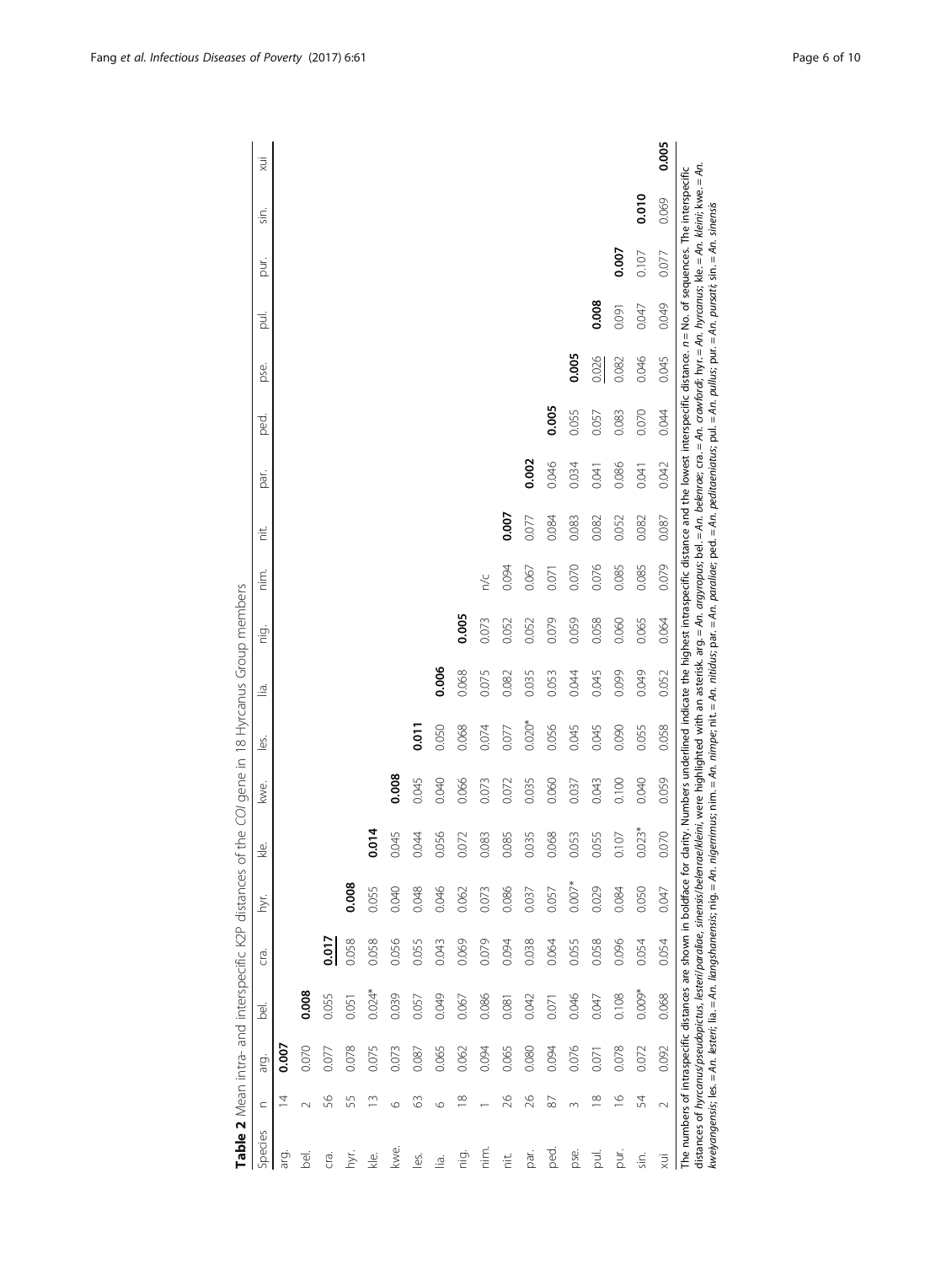<span id="page-6-0"></span>

Table 3 Genetic diversity indices and neutrality tests of the COI gene in 14 Hyrcanus Group members

| species            | n  | S. | Pi      | h  | Hd    | Fu's Es     | Tajima's D  |
|--------------------|----|----|---------|----|-------|-------------|-------------|
| An. argyropus      | 14 | 13 | 0.00576 | 7  | 0.89  | $-0.269$    | $-0.32403$  |
| An. crawfordi      | 56 | 37 | 0.01910 | 31 | 0.902 | $-10.400**$ | 0.09433     |
| An. hyrcanus       | 55 | 27 | 0.00880 | 25 | 0.925 | $-13.586**$ | $-1.25768$  |
| An. kleini         | 13 | 20 | 0.01230 | 11 | 0.962 | $-3.224*$   | 0.35139     |
| An. kweiyangensis  | 6  | 8  | 0.0054  | 6  | 1     | $-3.07918*$ | $-0.39875$  |
| An. lesteri        | 63 | 58 | 0.01026 | 57 | 0.997 | $-74.707**$ | $-1.74894*$ |
| An. liangshanensis | 6  | 10 | 0.00628 | 6  | 1.000 | $-2.734$    | $-0.79480$  |
| An. nigerrimus     | 18 | 16 | 0.00631 | 10 | 0.882 | $-1.923$    | $-0.61570$  |
| An. nitidus        | 26 | 24 | 0.00816 | 14 | 0.948 | $-2.844*$   | $-0.53529$  |
| An. paraliae       | 26 | 5  | 0.00150 | 5  | 0.591 | $-0.832$    | $-0.70434$  |
| An. peditaeniatus  | 87 | 16 | 0.00533 | 19 | 0.837 | $-9.149**$  | $-1.08597$  |
| An. pullus         | 18 | 23 | 0.00707 | 16 | 0.987 | $-11.407**$ | $-1.70855*$ |
| An. pursati        | 16 | 7  | 0.00540 | 3  | 0.692 | 5.031       | 2.40596     |
| An. sinensis       | 54 | 29 | 0.00906 | 28 | 0.911 | $-18.570**$ | $-1.44523$  |

 $n =$  number of sequences;  $S =$  number of polymorphic sites;  $pi =$  nucleotide diversity;  $h =$  number of haplotypes;  $Hd =$  haplotype diversity. The significance of Fu's Fs or Tajima's D values is indicated by asterisks (\*  $P < 0.05$ ; \*\*  $P < 0.01$ ). Species represented by <3 specimens were excluded from the analyses

for An. nimpe, the NJ tree showed the other two main clusters. In the one comprised of An. nigerrimus, An. nitidus, An. pursati, and An. argyropus, the former three species were grouped into the Nigerrimus Subgroup. The remaining studied species were placed in the other cluster, including sinensis (unassociated species) and the Lesteri Subgroup (crawfordi, lesteri, paraliae, peditaeniatus). The trees from both studies indicated that the Lesteri Subgroup, as classified by morphological features, was not monophyletic.

Because of ITS2 sequence differences and the discrepancy of morphological identification, Rueda [\[16\]](#page-8-0) distinguished and named two new species, An. belenrae and An. kleini, from An. sinensis. However, the pairwise differences of COI among the three species were below the lower threshold of the barcoding gap (Table [2,](#page-5-0) Fig. 2). In the phylogenetic tree (Fig. [1\)](#page-4-0), the three species formed a monoclade with a high node confidence (NJ 68%; Bayes 100%; ML 74%). This suggested that the gene introgression at the mtDNA likely happened during species expansion [\[27,](#page-8-0) [73](#page-9-0)]. The hybridization experiments under laboratory conditions supported natural hybridization between An. sinensis and An. kleini [[74](#page-9-0)]. It was inferred that the same situation probably happen between *belenrae* and *sinensis* in field.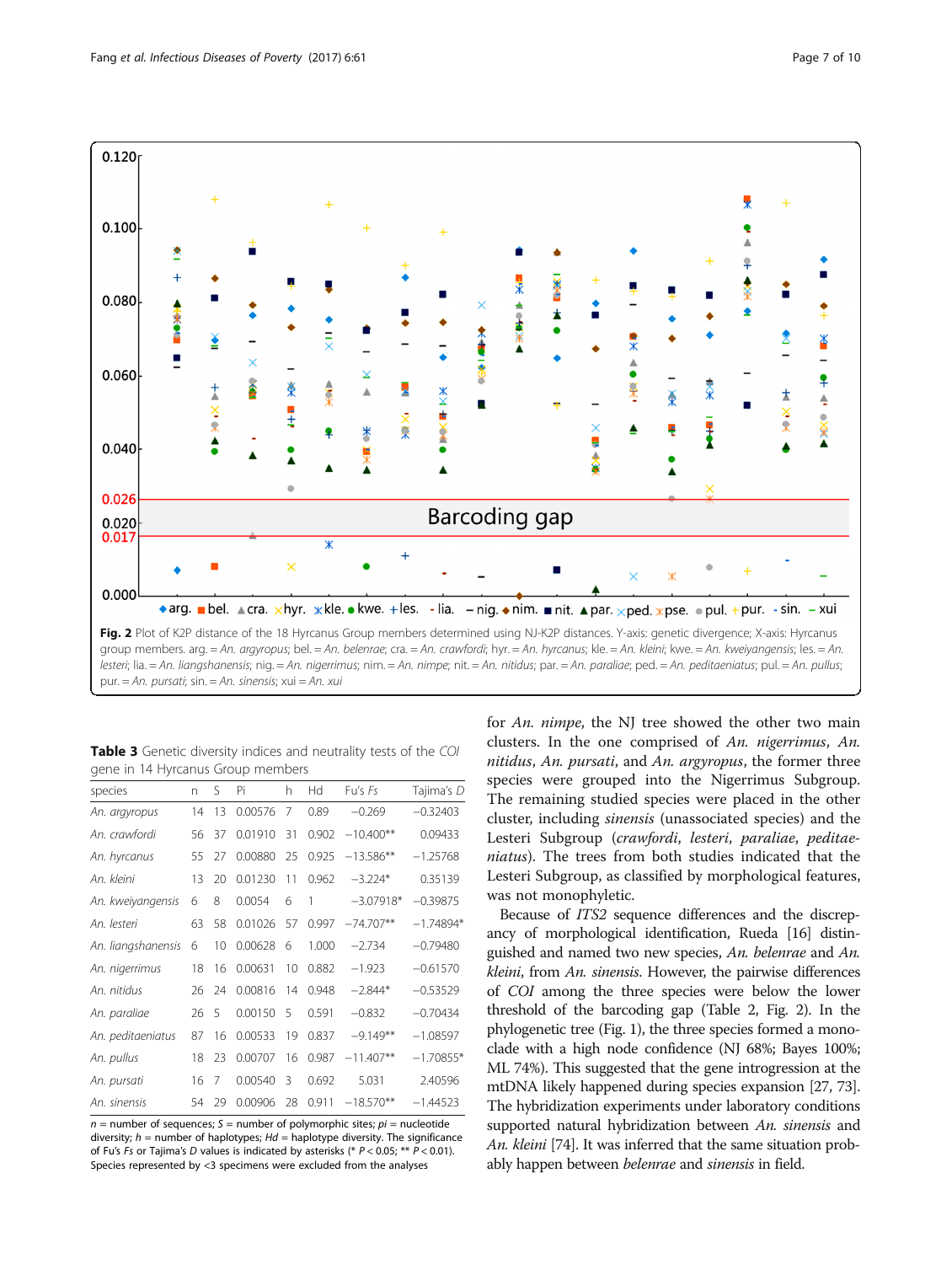<span id="page-7-0"></span>Anopheles lesteri from Korea and An. paraliae from Thailand were suggested as conspecifics by Taai et al. [[75\]](#page-9-0), inferred from crossing experiments and molecular analyses. It is in agreement with the current study. The pairwise distance between An. lesteri and An. paraliae was 0.019, and the two species could not be distinguished in the phylogenetic tree (Fig. [1\)](#page-4-0). An. lesteri is widely distributed across the Palaearctic and Oriental regions, north into the Primorsk region and Russia, and south to Philippines, Malaysia [[9\]](#page-8-0). An. anthropophagus is endemic to China as evidenced by a synonym of An. lesteri [[76, 77\]](#page-9-0). All COI sequences of An. paraliae in GenBank were obtained from specimens that were collected from Thailand. It is likely that An. lesteri, An. anthropophagus, and An. paraliae belong to a single species. The morphological differences among the three species were likely a result of recent geographic isolation.

The COI sequences of An. hyrcanus and An. pseudopictus were almost identical, with a distance of 0.008. An. pseudopictus clustered within the An. hyrcanus lineage in COI tree. Poncon et al. [\[53](#page-9-0)] demonstrated that the two species and their intermediate form were indistinguishable by nuclear markers. However, there was no further study on crossing experiments to support this supposition.

Two COI fragments of An. crawfordi (KF830735.1; KF830736.1) in GenBank collected from China (direct submission) were clustered with the lineage of An. xui Dong, Zhou, Dong & Mao, 2007 in the phylogenetic tree (Additional file 3). They were closer to sequences of An. xui than to those of their conspecifics. It implied that An. crawfordi might not exist in China, or quite possibly that the specimens were misidentified.

Because genes submitted to GenBank were without confirmation, there was probably some error sequences in the database [\[50](#page-9-0), [78](#page-9-0)]. In this study, some sequences excluded in later phylogenetic analyses were related to authors (see Additional file 2) who submitted them to GenBank. Almost all COI sequences of the Hyrcanus Group submitted by some authors had peculiar phylogenetic positions; some even had considerable distances from other sequences from the same species. The validity of those data needs further research. It is possible that they could have been cryptic taxa.

## Conclusions

The large data analysis showed that the COI barcoding gap (K2P distance) of the Hyrcanus Group species was 0.017 to 0.026. The average conspecific K2P divergence was 0.008 (range 0.002–0.017), whereas sequence divergence between congroup species averaged at 0.064 (range 0.026–0.108). The COI tree showed that the group could be divided into at least three main clusters.

The first cluster contained An. nimpe; the second was composed of the Nigerrimus Subgroup and An. argyropus; the third cluster was comprised of the Lesteri Subgroup and other unassociated species. It was consistent with former phylogenetic analyses of the Hyrcanus Group with the same gene based on small sample sizes [[72\]](#page-9-0), but contradicted the morphological and rDNA ITS2-based classification when sorting out subgroups. In addition, phylogenetic analysis suggested that ancient hybridizations probably happen among the three species, An. sinensis, An. belenrae, and An. kleini. It supported that An. paraliae was synonymized with An. lesteri, whereas An. *pseudopictus* and An. hyrcanus may belong to a single species, as evidenced from extremely low interspecific genetic divergence (0.020 and 0.007, respectively), and their phylogenetic positions.

The neutrality tests indicated that several Hyrcanus Group members, An. lesteri, An. sinensis, An. hyrcanus, An. pullus, An. peditaeniatus, and An. pseudopictus, might have experienced population expansion or genetic hitchhiking. Almost all of these species are widespread and some of them have the capacity of malaria transmission.

An. sinensis, An. kleini and An. belenrae have been proved as suspected malaria vectors in South Korea [[20,](#page-8-0) [79](#page-9-0)–[81\]](#page-9-0). It can be inferred that closely related species may possess similar susceptibility to plasmodium infection. In addition, it has the possibility of natural hybridization happening among closely related species [[27\]](#page-8-0). Therefore, we need to pay attention to An. paraliae, An. pseudopictus in future surveillance as well, since that their sister species has been incriminated as vectors of malaria [[9,](#page-8-0) [82](#page-9-0)]. Integrated molecular phylogeny research combining both mtDNA and rDNA for the Anopheles hyrcanus group is underway in our lab.

## Additional files

[Additional file 1:](dx.doi.org/10.1186/s40249-017-0273-7) Multilingual abstracts in the five official working languages of the United Nations. (PDF 818 kb)

[Additional file 2:](dx.doi.org/10.1186/s40249-017-0273-7) List of Anopheles hyrcanus group COI sequences deposited in GenBank and obtained from this study, with GenBank accession numbers, geographic localities, and corresponding authors. Suspicious sequences with high intraspecific genetic distance, and peculiar phylogenetic positions were annotated. (XLSX 33 kb)

[Additional file 3:](dx.doi.org/10.1186/s40249-017-0273-7) Neighbour-joining phylogenetic tree of COI in the Hyrcanus Group showing suspicious sequences. Bootstrap values are shown above the main lineages. Lineage designation is indicated on the right. The geometric shape (red square) corresponds to suspicious sequences of the Hyrcanus Group in GenBank. (PDF 617 kb)

## Abbreviations

AIC: Akaike information criterion; COI: Cytochrome c oxidase subunit I; DNA: Deoxyribonucleic acid; K2P distance: Kimura 2-parameter distance; ML: Maximum likelihood; mtDNA: Mitochondrial DNA; NJ: Neighbour joining; PCR: Polymerase chain reaction; rDNA: Ribosomal DNA; TBE: Tris/Borate/EDTA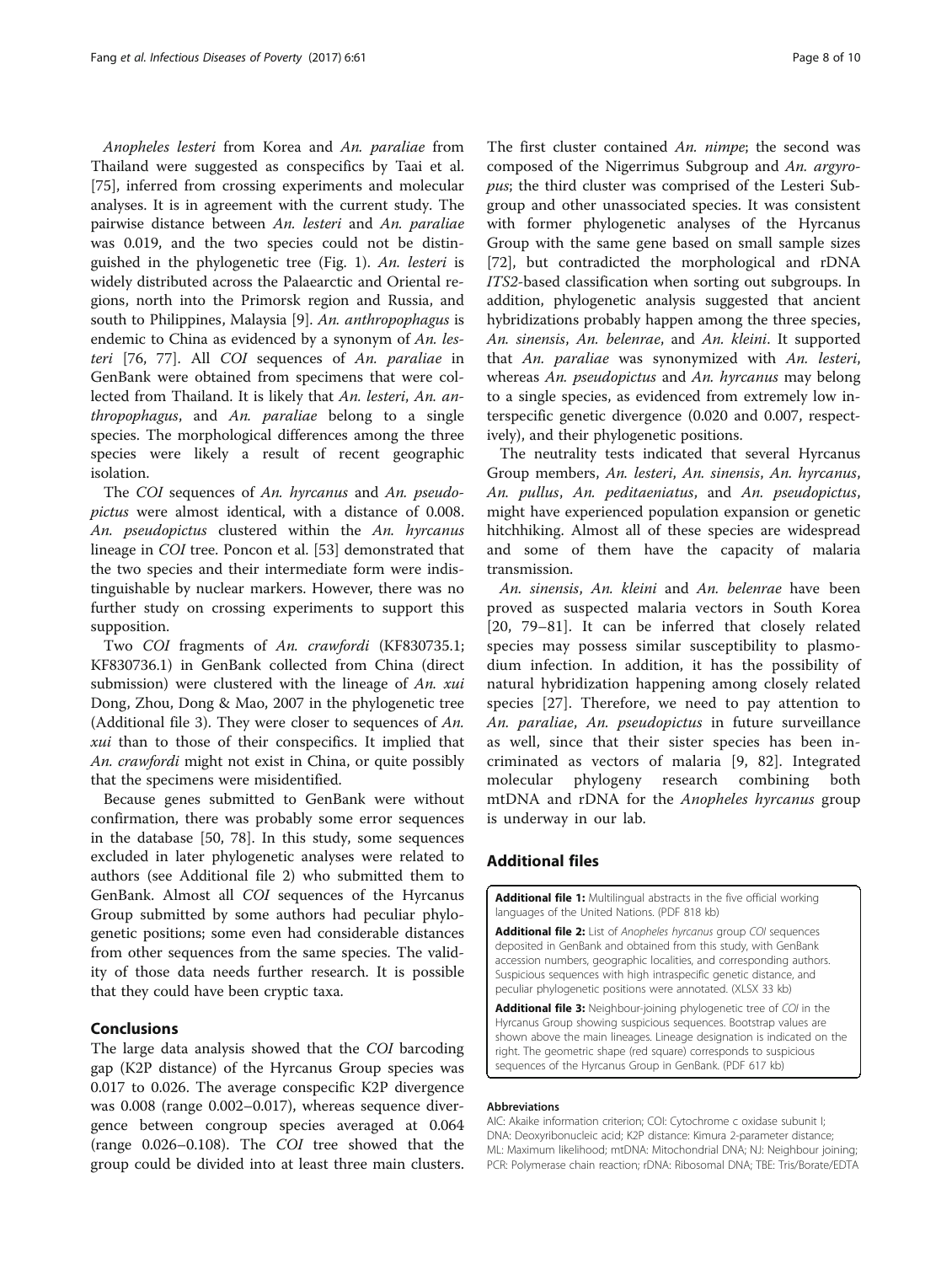## <span id="page-8-0"></span>Acknowledgements

Not applicable.

## Funding

This work was supported by the National Research and Development Plan of China (Grant No. 2016YFC1200500), and the National Special Science and Technology Project for Major Infectious Diseases of China (Grant No. 2012ZX10004219-009, 2012ZX10004-220, 2008ZX10004-011).

#### Availability of data and materials

All data generated or analysed during this study are included in this published article and Additional files [2](#page-7-0) and [3](#page-7-0).

#### Authors' contributions

YF, WS and YZ designed the study; YF carried out laboratory experiments, performed phylogenetic analyses, and wrote the manuscript; WS and YZ revised the manuscript and gave approval of the version to be published. All the authors read and approved the final version of the manuscript.

## Competing interests

The authors declared that they have no competing interests.

#### Consent for publication

Not applicable.

#### Ethical approval and consent to participate

No specific permits were required for this study. The study did not involve endangered or protected species. Therefore, the local ethics committee deemed that approval was unnecessary.

## Received: 17 June 2016 Accepted: 5 March 2017 Published online: 08 May 2017

#### References

- 1. Cotter C, Sturrock HJ, Hsiang MS, Liu J, Phillips AA, Hwang J, et al. The changing epidemiology of malaria elimination: new strategies for new challenges. Lancet. 2013;382(9895):900–11.
- 2. Zhou Z. The malaria situation in the People's Republic of China. Bull World Health Organ. 1981;59(6):931–6.
- 3. Sinka ME. Global distribution of the dominant vector species of malaria. In: Manguin S, editor. Anopheles mosquitoes: New insights into malaria vectors. Croatia: InTech; 2013. p. 109–43.
- 4. Harbach RE. The phylogeny and classification of Anopheles. In: Manguin S, editor. Anopheles mosquitoes: New insights into malaria vectors. Croatia: InTech; 2013. p. 3–55.
- 5. Djadid ND, Jazayeri H, Gholizadeh S, Rad Sh P, Zakeri S. First record of a new member of Anopheles Hyrcanus Group from Iran: molecular identification, diagnosis, phylogeny, status of kdr resistance and Plasmodium infection. J Med Entomol. 2009;46(5):1084–93.
- 6. Ho C, Chou TC, Chen TH, Hsueh AT. The Anopheles hyrcanus group and its relation to malaria in east China. Chin Med J. 1962;81:71–8.
- 7. Joshi D, Kim JY, Choochote W, Park MH, Min GS. Preliminary vivax malaria vector competence for three members of the Anopheles hyrcanus group in the Republic of Korea. J Am Mosq Control Assoc. 2011;27(3):312–4.
- 8. Votypka J, Seblova V, Radrova J. Spread of the West Nile virus vector Culex modestus and the potential malaria vector Anopheles hyrcanus in central Europe. J Vector Ecol. 2008;33(2):269–77.
- 9. Lu BL, Xu JJ, Dong XS. Fauna Sinica, Insecta, vol.9. Diptera: Culicidae II. 1st ed. Beijing: Science Press; 1997.
- 10. Sen P. Anopheles hyrcanus as a vector of filariasis in West Bengal. Nature. 1956;178:749–50.
- 11. Feng LC. Anopheles hyrcanus var. sinensis Wied., transmittor of Wuchereria (Filaria) bancrofti in Woosung District, Shanghai, China. AM J Epidemoil. 1931;14(2):502–14.
- 12. Rosen L. The natural history of Japanese encephalitis virus. Annu Rev Microbiol. 1986;40:395–414.
- 13. Huang CH. Studies of Japanese encephalitis in China. Adv Virus Res. 1982;27: 71–101.
- 14. Kanojia PC, Shetty PS, Geevarghese G. A long-term study on vector abundance & seasonal prevalence in relation to the occurrence of Japanese encephalitis in Gorakhpur district, Uttar Pradesh. Indian J Med Res. 2003;117:104–10.
- 15. Garros C, Dujardin J-P. Genetic and phenetic approaches to Anopheles systematics. In: Manguin S, editor. Anopheles mosquitoes: New insights into malaria vectors. Croatia: InTech; 2013. p. 81–105.
- 16. Rueda LM. Two new species of Anopheles (Anopheles) Hyrcanus Group (Diptera: Culicidae) from the Republic of South Korea. Zootaxa. 2005; 941:1–26.
- 17. Chen B, Butlin RK, Pedro PM, Wang XZ, Harbach RE. Molecular variation, systematics and distribution of the Anopheles fluviatilis complex in southern Asia. Med Vet Entomol. 2006;20(1):33–43.
- 18. Collins FH, Paskewitz SM. A review of the use of ribosomal DNA (rDNA) to differentiate among cryptic Anopheles species. Insect Mol Biol. 1996;5(1):1–9.
- 19. Paredes-Esquivel C, Harbach RE, Townson H. Molecular taxonomy of members of the Anopheles hyrcanus group from Thailand and Indonesia. Med Vet Entomol. 2011;25(3):348–52.
- 20. Rueda LM, Brown TL, Kim H-C, Klein TA, Thongkukiatkul A, Sherwood V. Description and comparison of morphological structures of the eggs of Anopheles hyrcanus group and related species (Diptera: Culicidae) from the Republic of Korea. Zootaxa. 2009;2268:23–40.
- 21. Chan A, Chiang LP, Hapuarachchi HC, Tan CH, Pang SC, Lee R, et al. DNA barcoding: complementing morphological identification of mosquito species in Singapore. Parasit Vectors. 2014;7:569.
- 22. Chen B, Harbach RE, Butlin RK. Molecular and morphological studies on the Anopheles minimus group of mosquitoes in southern China: taxonomic review, distribution and malaria vector status. Med Vet Entomol. 2002;16(3):253–65.
- 23. Linton YM, Pecor JE, Porter CH, Mitchell LB, Garzon-Moreno A, Foley DH, et al. Mosquitoes of eastern Amazonian Ecuador: biodiversity, bionomics and barcodes. Mem Inst Oswaldo Cruz. 2013;108 Suppl 1:100–9.
- 24. Schmidt S, Schmid-Egger C, Moriniere J, Haszprunar G, Hebert PD. DNA barcoding largely supports 250 years of classical taxonomy: identifications for Central European bees (Hymenoptera, Apoidea partim). Mol Ecol Resour. 2015;15(4):985–1000.
- 25. Monaghan MT, Balke M, Gregory TR, Vogler AP. DNA-based species delineation in tropical beetles using mitochondrial and nuclear markers. Philos Trans R Soc Lond B Biol Sci. 2005;360(1462):1925–33.
- 26. Ruiz-Lopez F, Wilkerson RC, Conn JE, McKeon SN, Levin DM, Quinones ML, et al. DNA barcoding reveals both known and novel taxa in the Albitarsis Group (Anopheles: Nyssorhynchus) of Neotropical malaria vectors. Parasit Vectors. 2012;5:44.
- 27. Hebert PD, Stoeckle MY, Zemlak TS, Francis CM. Identification of Birds through DNA Barcodes. PLoS Biol. 2004;2(10), e312.
- 28. Hebert PD, Ratnasingham S, DeWaard JR. Barcoding animal life: cytochrome c oxidase subunit 1 divergences among closely related species. Proc Biol Sci. 2003;270(1):S96–9.
- 29. Castro JA, Picornell A, Ramon M. Mitochondrial DNA: a tool for populational genetics studies. Int Microbiol. 1998;1(4):327–32.
- 30. Beebe NW, van den Hurk AF, Chapman HF, Frances SP, Williams CR, Cooper RD. Development and evaluation of a species diagnostic polymerase chain reaction-restriction fragment-length polymorphism procedure for cryptic members of the Culex sitiens (Diptera: Culicidae) subgroup in Australia and the southwest Pacific. J Med Entomol. 2002;39(2):362–9.
- 31. Hemmerter S, Slapeta J, Beebe NW. Resolving genetic diversity in Australasian Culex mosquitoes: incongruence between the mitochondrial cytochrome c oxidase I and nuclear acetylcholine esterase 2. Mol Phylogenet Evol. 2009;50(2):317–25.
- 32. Cywinska A, Hunter FF, Hebert PD. Identifying Canadian mosquito species through DNA barcodes. Med Vet Entomol. 2006;20(4):413–24.
- 33. Wang G, Li C, Guo X, Xing D, Dong Y, Wang Z, et al. Identifying the main mosquito species in China based on DNA barcoding. PLoS ONE. 2012;7(10), e47051.
- 34. Bergsten J, Bilton DT, Fujisawa T, Elliott M, Monaghan MT, Balke M, et al. The effect of geographical scale of sampling on DNA barcoding. Syst Biol. 2012; 61(5):851–69.
- 35. Hebert PD, Penton EH, Burns JM, Janzen DH, Hallwachs W. Ten species in one: DNA barcoding reveals cryptic species in the neotropical skipper butterfly Astraptes fulgerator. Proc Natl Acad Sci U S A. 2004;101(41):14812–7.
- 36. Mutanen M, Kaila L, Tabell J. Wide-ranging barcoding aids discovery of onethird increase of species richness in presumably well-investigated moths. Sci Rep. 2013;3:2901.
- 37. Holt BG, Lessard JP, Borregaard MK, Fritz SA, Araujo MB, Dimitrov D, et al. An update of Wallace's zoogeographic regions of the world. Science. 2013; 339(6115):74–8.